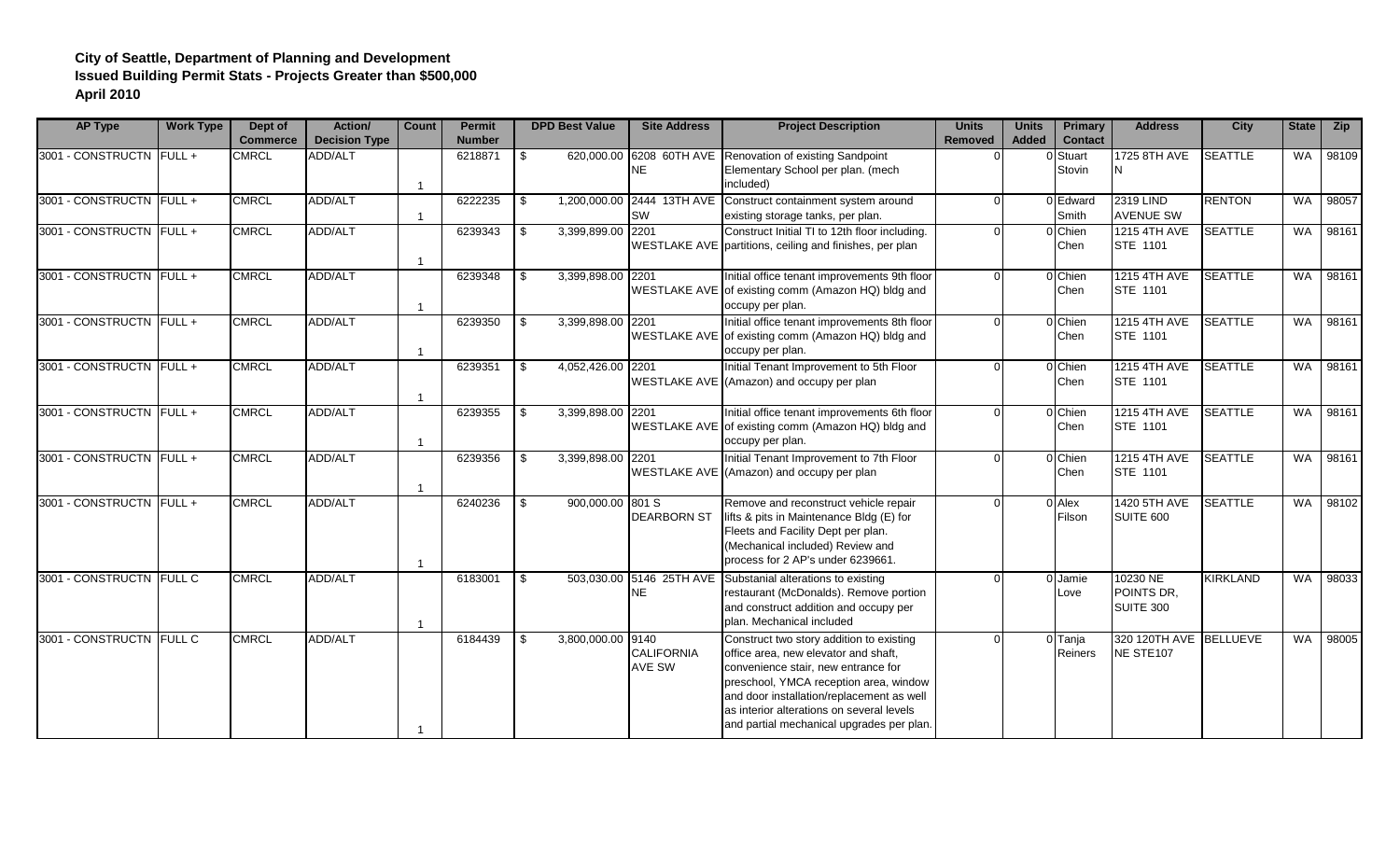## **City of Seattle, Department of Planning and Development Issued Building Permit Stats - Projects Greater than \$500,000 April 2010**

| <b>AP Type</b>           | <b>Work Type</b> | Dept of<br><b>Commerce</b> | <b>Action</b> /<br><b>Decision Type</b> | <b>Count</b>            | <b>Permit</b><br><b>Number</b> |      | <b>DPD Best Value</b> | <b>Site Address</b>                    | <b>Project Description</b>                                                                                                                                                                                                   | <b>Units</b><br><b>Removed</b> | <b>Units</b><br><b>Added</b> | <b>Primary</b><br><b>Contact</b> | <b>Address</b>                             | <b>City</b>       | State     | <b>Zip</b> |
|--------------------------|------------------|----------------------------|-----------------------------------------|-------------------------|--------------------------------|------|-----------------------|----------------------------------------|------------------------------------------------------------------------------------------------------------------------------------------------------------------------------------------------------------------------------|--------------------------------|------------------------------|----------------------------------|--------------------------------------------|-------------------|-----------|------------|
| 3001 - CONSTRUCTN FULL C |                  | <b>CMRCL</b>               | <b>ADD/ALT</b>                          | $\mathbf{1}$            | 6188947                        | - \$ |                       | 1,941,000.00 11051 34TH<br>AVE NE      | Interior/Exterior & site upgrades to<br>existing public school (Jane Adams) bldg                                                                                                                                             |                                |                              | Jim<br>Cockerill                 | 1250 PACIFIC<br>AVE                        | <b>TACOMA</b>     | <b>WA</b> | 98402      |
| 3001 - CONSTRUCTN FULL C |                  | <b>CMRCL</b>               | <b>ADD/ALT</b>                          | $\overline{\mathbf{1}}$ | 6230366                        | -\$  |                       | 7,805,007.00 333 BOREN<br>AVE N        | Initial office tenant improvements levels 1-<br>5 of exisiting commercial bldg (Amazon<br>Blk 34) occupy per plan                                                                                                            |                                |                              | 0 Chien<br>Chen                  | 1215 4TH AVE<br>STE 1101                   | <b>SEATTLE</b>    | <b>WA</b> | 98161      |
| 3001 - CONSTRUCTN FULL C |                  | <b>CMRCL</b>               | <b>ADD/ALT</b>                          | $\overline{1}$          | 6235681                        | \$   |                       | 700,000.00 1902 2ND AVE                | Construct alterations to existing church on<br>the 1st & 2nd floor of per plan.<br>(Mechanical Included)                                                                                                                     |                                |                              | 0 Stephen<br>Lee                 | 1809 7TH AV<br>#1603                       | <b>SEATTLE</b>    | <b>WA</b> | 98101      |
| 3001 - CONSTRUCTN FULL C |                  | <b>CMRCL</b>               | <b>ADD/ALT</b>                          | -1                      | 6236007                        | \$   | 600,000.00 507 NE     | <b>NORTHGATE</b><br><b>WAY</b>         | Main level change of use from retail to<br>indoor participants sports with structural<br>alterations in below grade parking garage<br>of existing mixed-use bldg per plan.                                                   |                                |                              | 0 Craig<br>Belcher               | <b>26456 MARINE</b><br><b>VIEW DR S</b>    | <b>DES MOINES</b> | <b>WA</b> | 98198      |
| 3001 - CONSTRUCTN FULL C |                  | <b>CMRCL</b>               | <b>ADD/ALT</b>                          | -1                      | 6236387                        | -\$  | 1,800,000.00 747      | <b>BROADWAY</b>                        | Alterations to third floor (infant special<br>care unit)in south wing of existing hospital<br>per plan.                                                                                                                      |                                |                              | 0 Jon Frye                       | 223 YALE AVE<br><b>NORTH</b>               | <b>SEATTLE</b>    | <b>WA</b> | 98109      |
| 3001 - CONSTRUCTN FULL C |                  | <b>CMRCL</b>               | <b>ADD/ALT</b>                          |                         | 6239661                        | \$.  | 900,000.00 801 S      | <b>DEARBORN ST</b>                     | Remove and reconstruct vehicle repair<br>lifts & pits in Maintenance Bldg (E) and<br>Fire Truck Garage (C) for Fleets and<br>Facility Dept per plan. (Mechancial<br>included) Review and process for 2 AP's<br>under 6239661 |                                |                              | 0 Alex<br>Filson                 | 1420 5TH AVE<br>SUITE 600                  | <b>SEATTLE</b>    | <b>WA</b> | 98102      |
| 3001 - CONSTRUCTN FULL C |                  | <b>CMRCL</b>               | <b>ADD/ALT</b>                          | $\overline{\mathbf{1}}$ | 6241742                        | - \$ | 1,200,000.00          | 12645 STONE<br>AVE N                   | Establish use as office and alter interior<br>all per plans. Substantial alterations done<br>under 6226962 for structural (seismic<br>upgrades) and Occupy all per plans.                                                    |                                |                              | 0 Alan<br>Lambert                | 22002 64TH<br><b>AVE W STE 2C ITERRACE</b> | <b>MOUNTLAKE</b>  | WA        | 98043      |
| 3001 - CONSTRUCTN FULL + |                  | <b>INST</b>                | ADD/ALT                                 | -1                      | 6239858                        | \$.  |                       | 600,000.00 1301 E YESLER<br><b>WAY</b> | Replace roofing, skylights, windows and<br>install solar panels for public<br>school(Gatzert Elementary school) per<br>plans                                                                                                 |                                |                              | 0 Gene<br>Tompkins AVE SE        | 23511 53RD                                 | <b>BOTHELL</b>    | <b>WA</b> | 98021      |
| 3001 - CONSTRUCTN FULL C |                  | <b>INST</b>                | <b>ADD/ALT</b>                          | -1                      | 6143919                        | \$   |                       | 700,000.00 4746 OHIO AVE               | Grading and re-paving parking and<br>loading areas at southend of existing<br>warehouse per plan.                                                                                                                            |                                |                              | 0 Timothy<br>Farrell             | 1201 3RD AVE<br><b>STE 3710</b>            | <b>SEATTLE</b>    | WA I      | 98101      |
| 3001 - CONSTRUCTN FULL C |                  | <b>INST</b>                | ADD/ALT                                 | -1                      | 6227958                        | - \$ | 12,500,000.00 1705 NE | <b>PACIFIC ST</b>                      | Tenant improvements and<br>mechnical/electrical upgrades to<br>basement 1, 1st and 2nd floors of<br>microbiology lab/office J-wing (Bldg #148)<br>of UW Health Sciences Center per plan.                                     |                                |                              | 0 Alan<br>Paden                  | 108 1ST AVE S SEATTLE<br>SUITE 200         |                   | <b>WA</b> | 98104      |
| 3001 - CONSTRUCTN FULL C |                  | <b>INST</b>                | ADD/ALT                                 | 1                       | 6236025                        | \$   | 790,000.00 670 NE     | NORTHLAKE PL                           | Alter portions of 1st & 5th floor labs and<br>occupy per plan                                                                                                                                                                |                                |                              | 0 Paul<br>Spivey                 | 710 2ND AV<br>#1400                        | <b>SEATTLE</b>    | WA I      | 98104      |